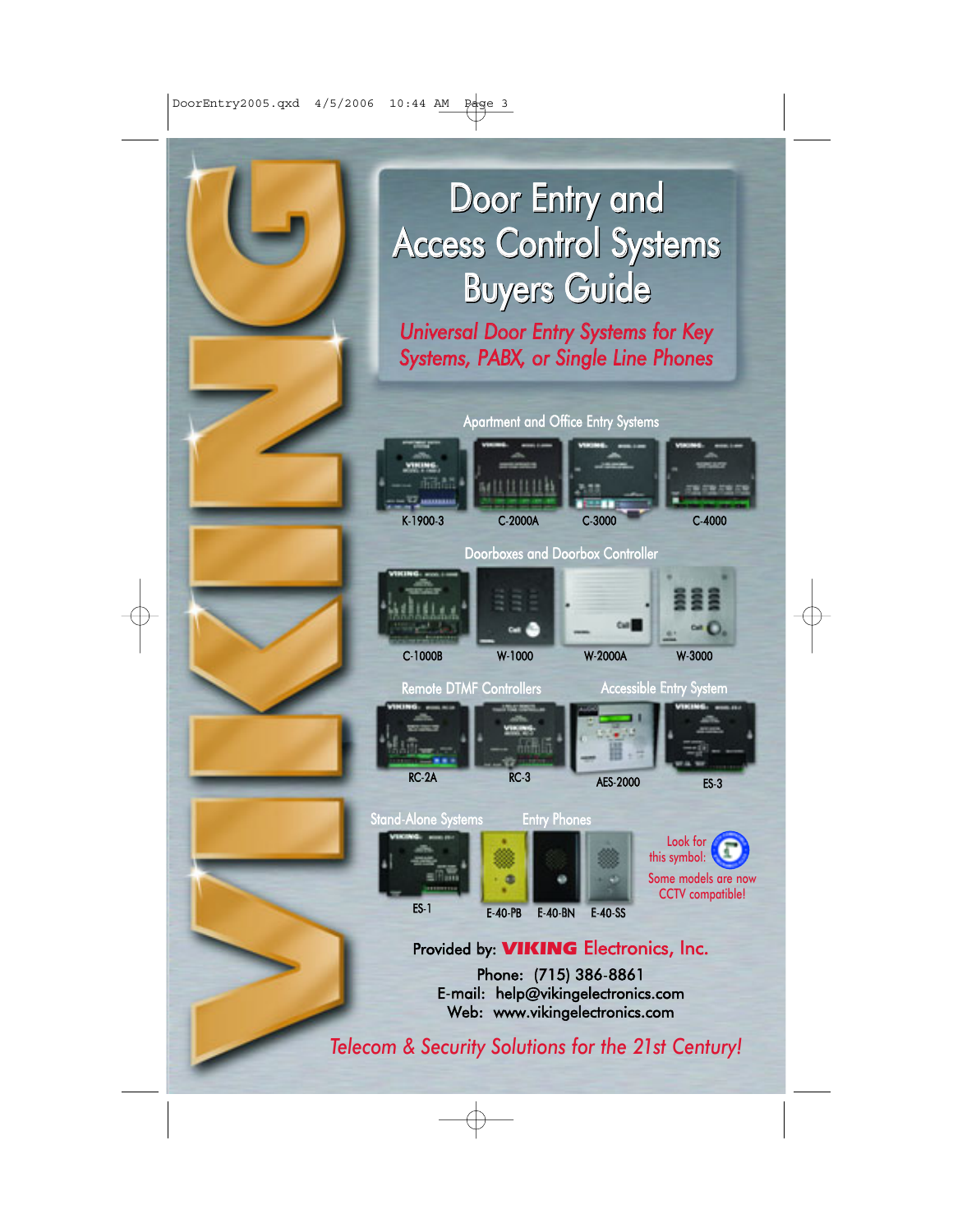## *To receive a complete Product Catalog...*



# *...or any of these FREE Helpful Guides...*



**Digital Announcers** Buyers Guide Fax back No. 841 Fax back No. 842



Emergency Phones and ADA Guide In Plain English



Ringdown Circuits/ Line Simulators Buyers Guide

Fax back No. 832

## *...Call, E-mail, or Fax us!*

Phone: (715) 386-8861 Fax: (715) 386-4344 Fax Back: (715) 386-4345 E-mail: help@vikingelectronics.com Web: www.vikingelectronics.com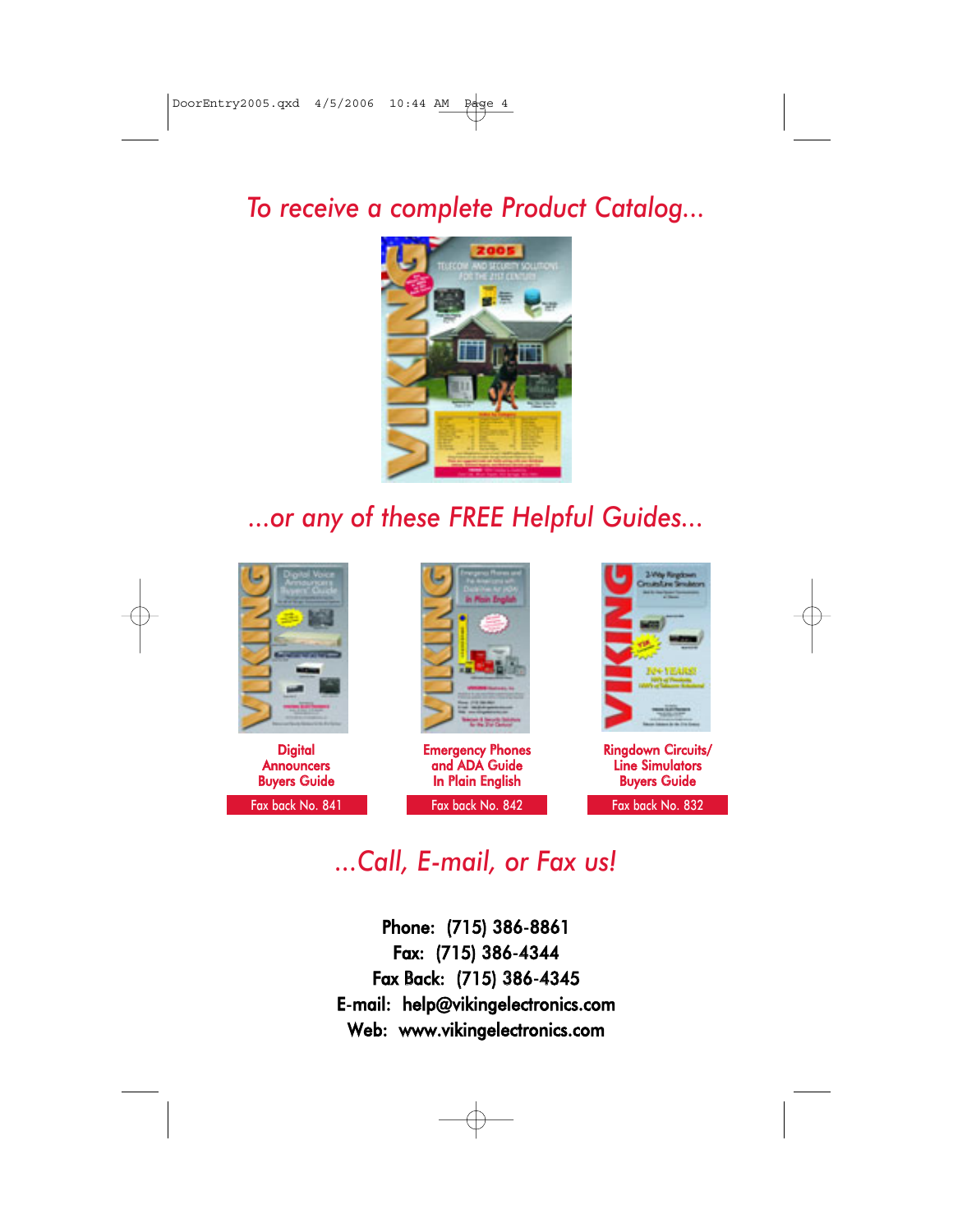# TABLE OF CONTENTS

| <b>Access Control Overview</b>                 |  |
|------------------------------------------------|--|
|                                                |  |
| Understanding Viking's Systems  Page 3         |  |
| <b>Simple Stand-Alone System</b>               |  |
|                                                |  |
| <b>Doorboxes and Entry Phones</b>              |  |
|                                                |  |
| Using Doorboxes with Dedicated Lines  Page 5   |  |
| Using Doorboxes with Multiple Lines  Page 6    |  |
| Doorboxes with CCTV Control  Page 6            |  |
| <b>Full-Feature Door Entry Systems</b>         |  |
| Advanced Door Entry System  Page 7             |  |
|                                                |  |
| Apartment Entry with No C.O. Line  Page 8      |  |
| Keyless Entry or Proxcard Entry System  Page 9 |  |
|                                                |  |
| <b>Accessible Entry System</b>                 |  |
| AES-2000 Accessible Entry System  Page 11      |  |
| ES-3 Entry System Door Controller  Page 11     |  |
| <b>Access Control Accessories</b>              |  |
|                                                |  |
| Keypad with Wiegand Output  Page 12            |  |
|                                                |  |
| Enhanced Weather Protection  Page 13           |  |
|                                                |  |
|                                                |  |
|                                                |  |
|                                                |  |
|                                                |  |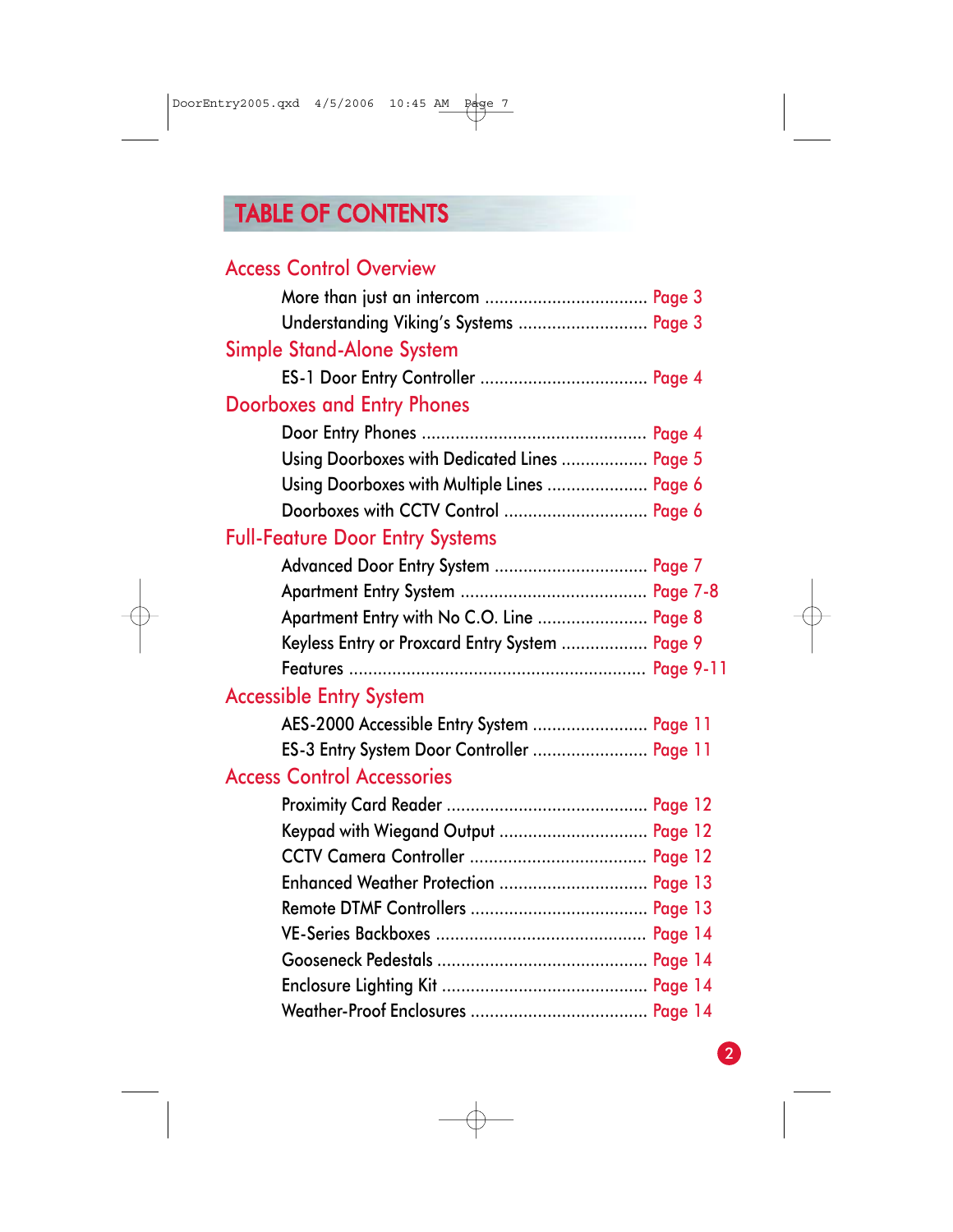# ACCESS CONTROL OVERVIEW

#### More than just an intercom...

Security is on everyone's mind today and that always means placing some restrictions on who can enter a building. Your customers will most likely be letting in the majority of people who arrive at their door. But you wouldn't know that from reading the ads in security magazines. Those ads tell you to install a high-tech system for every door entry/access application.

In most residential and business applications, the callers at the doors are most likely to be clients, friends, a delivery driver, or the dreaded door-to-door solicitor. Your customers want a system that allows them to screen visitors and open doors and gates with minimum intrusion into their daily lives and business operations.

So, how do you select a door entry/access system that provides the proper level of security for your kind of customer? Read this guide. It's designed to help you understand the terminology, system design, installation practices, and available options for residential and small business door entry and access systems.

## Understanding Viking's Systems

Viking offers a wide range of entry systems, from free standing single door entry systems to fully integrated multi-unit apartment entry systems. The chart below and the following sections will explain the different types of Viking entry systems and specific applications.

| <b>Model</b>     | Page           | <b>Description</b>                                                                                                                                                          |
|------------------|----------------|-----------------------------------------------------------------------------------------------------------------------------------------------------------------------------|
| $ES-1$           | 4              | Stand-alone door entry system to operate a doorstrike or<br>magnetic lock, compatible with Viking's HID-1 and HID-2.                                                        |
| <b>Doorboxes</b> | 5              | Designed for use with single or multi-line phones or Viking's<br>C-1000B controller.                                                                                        |
| C-1000B          | 6              | Controls 1-2 Viking doorboxes, answer and open a door from<br>a Touch Tone phone, also allows CCTV monitoring.                                                              |
| C-2000A          | $\overline{7}$ | Full-feature door entry system for up to 4 doors or gates,<br>answer and open doors from a Touch Tone phone, compatible<br>with Viking's VC-1000 for CCTV monitoring.       |
| K-1900-3         | 8              | Apartment entry system for up to 150 units, provides keyless<br>entry and allows tenants to "buzz" in visitors via phone.                                                   |
| $C-3000$         | 8              | Apartment entry system with no C.O. lines required, still allows<br>tenants to "buzz" in visitors, 12 units (expandable to 96).                                             |
| $C-4000$         | 9              | Apartment/Office entry system for up to 250 tenants, up to 4<br>doors or gates may be used, allows keyless or prox-card<br>entry, compatible with Viking's HID-1 and HID-2. |
| <b>AES-2000</b>  | 11             | Accessible entry system for people with sensory and physical<br>impairments, allows keyless or prox card entry for up to 75<br>tenants, expandable to 525 tenants.          |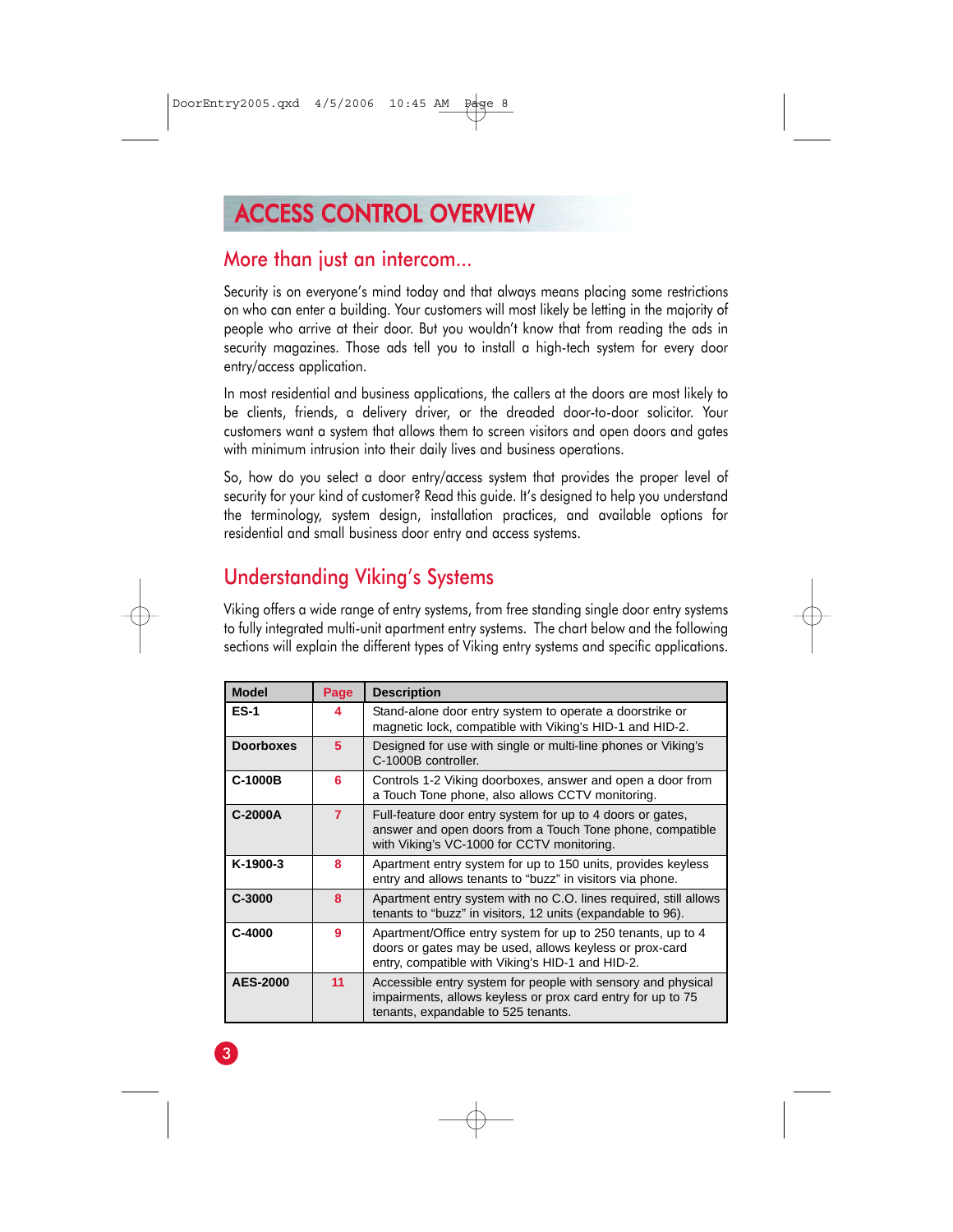# STAND-ALONE DOOR ENTRY SYSTEM

Viking's ES-1 is a door entry controller designed to operate a door strike or magnetic lock upon receiving a valid card read and/or keyless entry code from Wiegand devices. One ES-1, one or two Wiegand devices and a door strike or magnetic lock of your choice is required for each entry point.

The ES-1 is compatible with Viking's HID-1 Proximity Card Reader and/or the Viking's HID-2 Wiegand Output Keypad (see page 12) or any card reader, RF transmitter or digital keypad that outputs the 26-bit Wiegand format. Up to 250 valid Wiegand codes can be programmed into the ES-1. **ES-1**



# **VIKING DOOR ENTRY PHONES**

Viking's E-40 Series of Entry Phones are compact, weather and vandal resistant, telephone line powered speaker phones designed to provide two-way handsfree communication. The E-40's compact size allows it to be mounted in a standard single gang electrical box.



The E-40 is available in three different attractive finishes to match your door hardware, light fixtures, etc. The E-40-PB has a Polished Brass faceplate with an extremely durable U.V. resistant high gloss clear powder paint coating to prevent tarnishing. The E-40-BN has a stainless steel faceplate with Oil Rubbed Bronze (dark brown) color extremely durable U.V. resistant matte finish powder paint. The E-40-SS has a durable Stainless Steel faceplate with a brushed (satin) finish.

One to four E-40 entry phones can share a single phone line with house or small business telephones when used with a Viking model C-2000A Advanced Door/Gate and Entry Phone Controller (see page 7). Fax back No. 187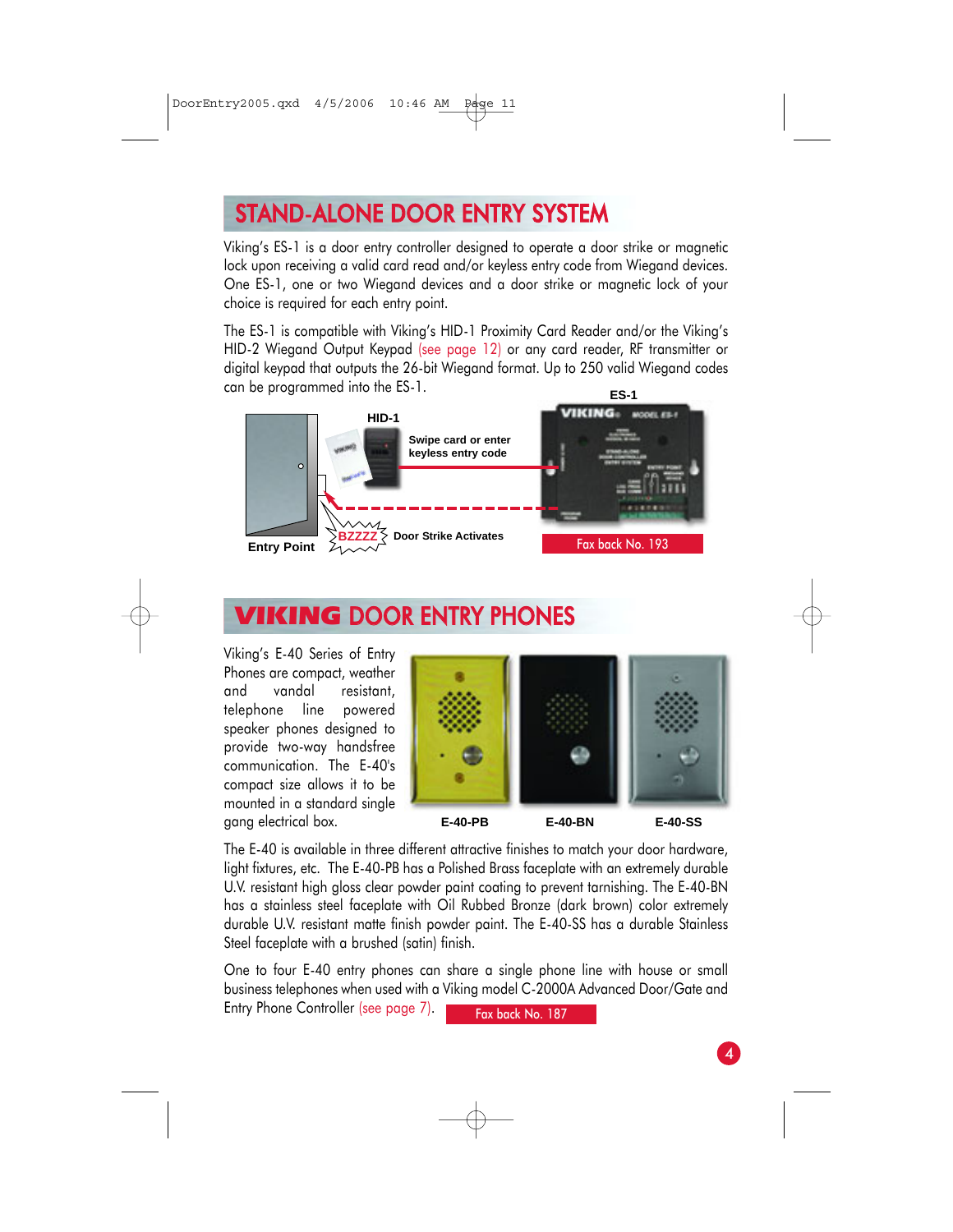## VIKING DOORBOXES

Viking's self-contained doorboxes are universal! They are built with all of the supporting communications electronics inside the doorbox itself to provide ringing, talk battery and speakerphone operation. The best part is that they work with all phone systems: single line phones, multi-line phones, No-KSU, Key, and PABX. They are available in a variety of styles, providing not only different decor features, but varying levels of vandal resistance as well. Vandal resistance is a very important consideration, especially in commercial applications. See Viking's selection of doorboxes below.



#### Using Viking Doorboxes with a Dedicated Phone

A self contained Viking doorbox can be mounted at the door and be wired directly to a dedicated standard single line phone. The phone can only communicate with the doorbox.

For example: a doorbox is installed at a company receiving door. It is wired directly to a single line phone or the base station of a portable phone in the shipping department. A portable phone allows personnel to answer the doorbox from anywhere within the radius of the base station. A delivery driver pushes the button on the doorbox and it rings the attached phone and provides talk battery. Shipping personnel answer the door simply by picking up the dedicated phone. The speakerphone in the doorbox allows the driver to talk hands-free.

What you have at this point is essentially a private network between the driver at the door and the shipping employee answering the dedicated phone. No other phone users can access the doorbox. The doorbox also works in reverse. In the same example, shipping personnel can pick up the dedicated phone and listen to activity near the outside doorbox. In reverse mode the doorbox does not require push button activation to work.

**Shipping and Receiving Entrance**





**Receiving Personnel**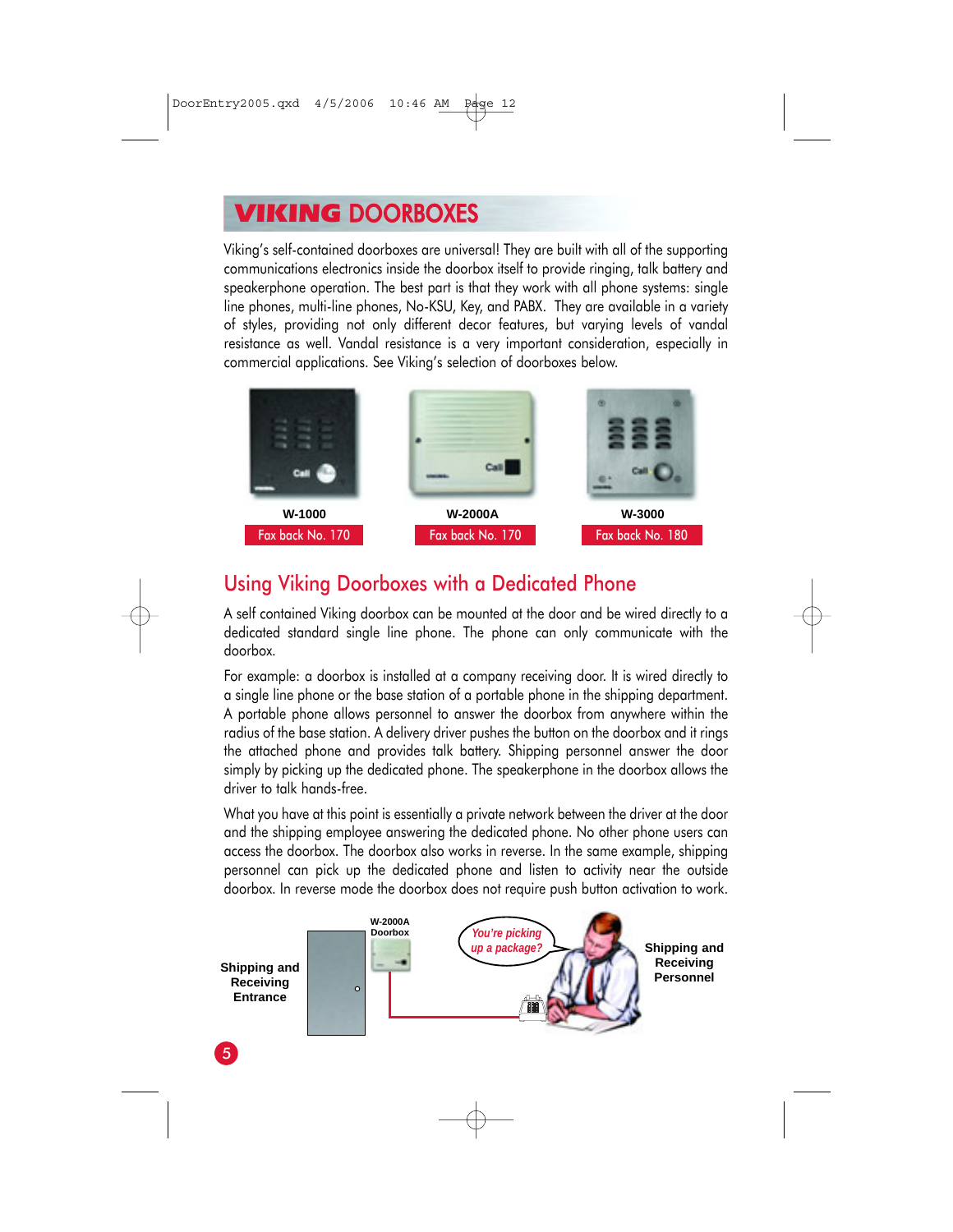#### Using Viking Doorboxes in Multiple Line Applications

Using the same self-contained Viking doorbox described in the last section, wire the talk pair into an unused trunk input of a multiple-line (No KSU) telephone, PABX, or Key system. The doorbox in this application acts as if it is an ordinary phone line. The doorbox generates ring voltage and talk battery into the multiple-line telephone, PABX, or Key system. Depending on programming, the PABX or Key system can route the call to a specific phone or to all phones in the system. For example: If the doorbox is connected to the previously unused Line 4 input of a KSU and Line 4 is then programmed to ring on all phones, the doorbox ring signal would cause all the phones to ring and the Line 4 light to flash. In this example, any employee could answer the doorbox from any phone in the system. To be trunk compatible, a doorbox must provide ring voltage and talk battery.



#### SEE Who's at the Door, ANSWER the Door and OPEN the Door... All with a Viking Doorbox!



The C-1000B door entry controller allows Viking doorboxes to share a regular phone line, even if the phone line is in use. It also provides relay contacts for door and gate opening systems-relays that are activated by a Touch Tone security code from the user. When a visitor activates the doorbox,

the C-1000B passes the doorbox ring to all premise phones. If the line is in use, the C-1000B initiates a call waiting tone into the conversation. Using Touch Tone commands, the user can switch between their phone call and the visitor at the door and operate relays for door strikes and gate openers. With this type of system, users no longer have to get up to answer the door or open the door. Fax back No. 168



6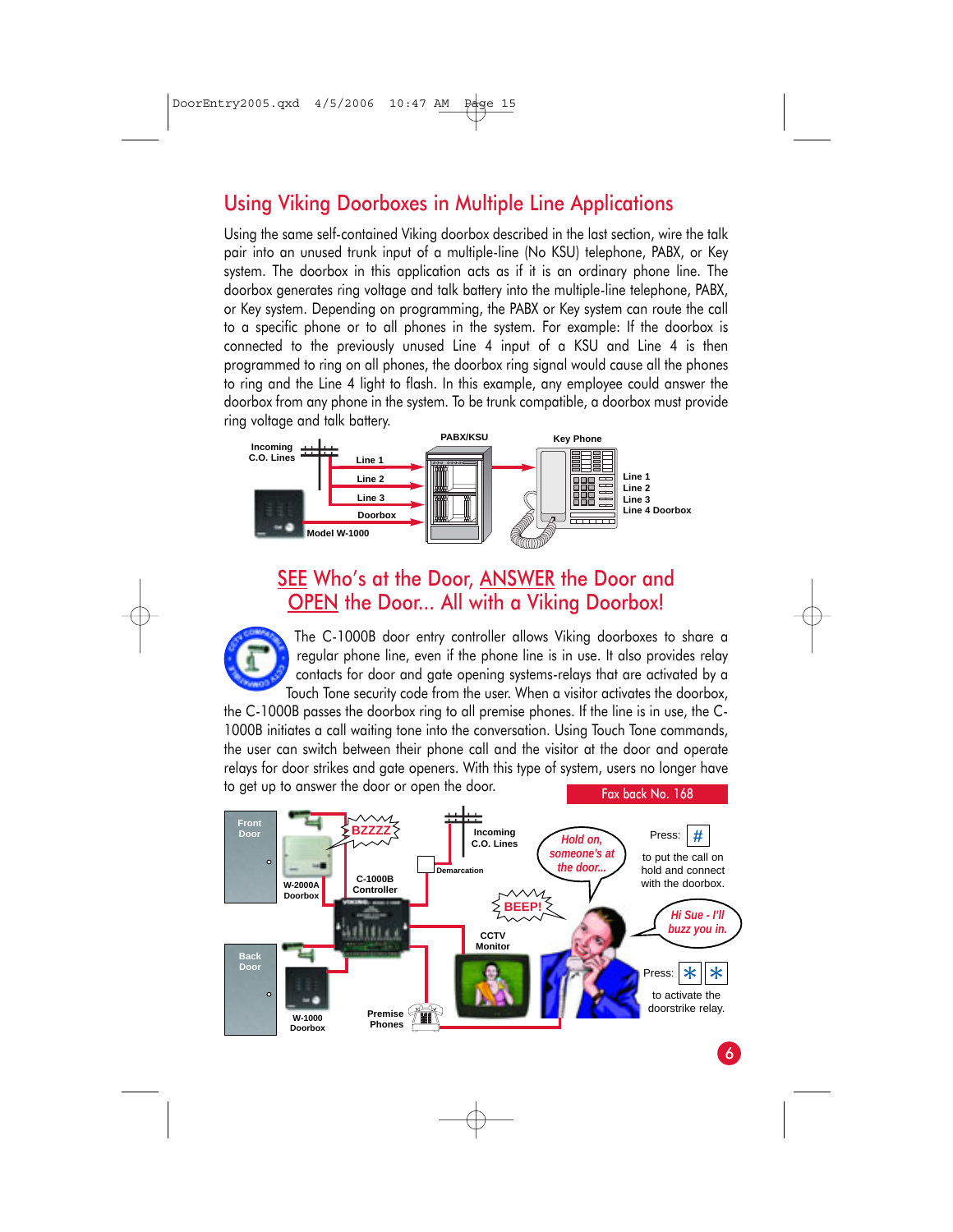## FULL-FEATURE DOOR ENTRY SYSTEM



The most fully featured of all the systems, the C-2000A operates over a regular phone line and provides Caller ID and Call Waiting ID to identify which door phone is calling. If the phone line is in use, the C-2000A initiates a distinctive beep to alert the user that the waiting call is from a door

phone. Using Touch Tone commands, the user can alternate between the phone call and the visitor at the door.

An auxiliary set of relay contacts is provided to activate cameras or lighting. Finally, the C-2000A provides the connection of a dry contact closure device such as a garage door opener keypad, or a logic input to operate the auxiliary relay. Fax back No. 156



## **KING APARTMENT ENTRY SYSTEMS**

You've seen them everywhere, a lobby phone with a built-in dialer to call tenants. The concept isn't new. However, the older systems have become favorite targets for vandals and dial tone pirates. Because these older systems provide phone company dial tone at the lobby phone, pirates using Touch Tone generators can place long distance phone calls and stick the building owner with the charges. A worse scenario happens when vandals pry these older systems off the wall, exposing door strike contacts. A quick short across the contacts and the vandals have access to the building.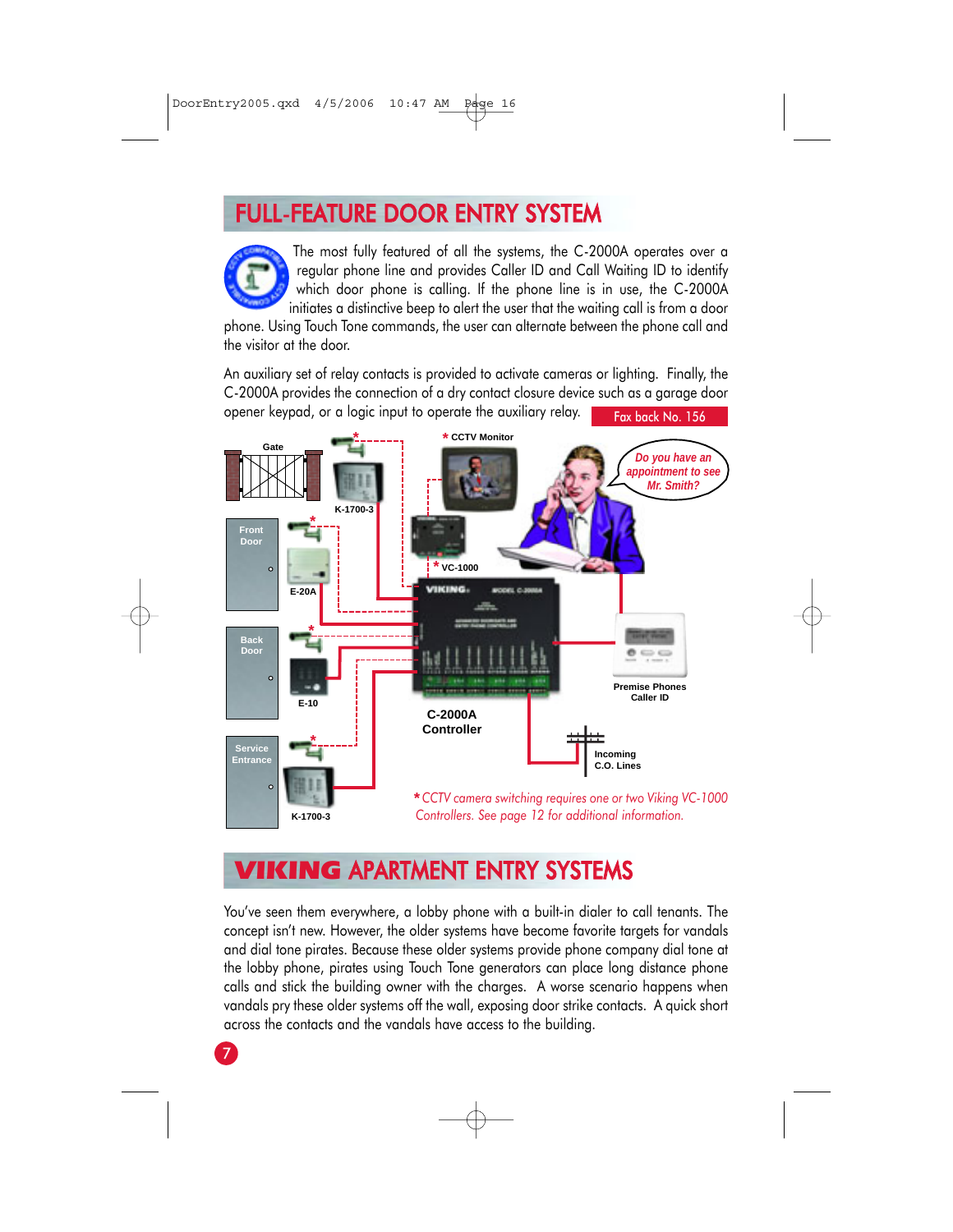The newer apartment entry systems locate operational electronics and relays inside the building. The controller interfaces between the lobby phone and phone line, providing an artificial dial tone at the lobby phone. Users cannot tell the difference and vandals can't perpetrate toll fraud. That's because the controller electronics cannot be fooled by Touch Tone generators or savvy hook-flash experts.

The C-3000 and K-1900-3 also offer a keyless entry feature (see page 9). Tenants can enter a security code into the lobby keypad and unlock the front door without fumbling



#### Apartment Entry System with No C.O. Line

The C-3000 allows you to connect 12 apartments to two entry phones (or any touch tone phone). The C-3000 rings apartment phones or provides a call waiting tone. Tenants can "buzz" in the visitor from their touch tone phone. Eliminates the monthly expense of a phone line and adding call waiting to the apartment phones. Two door strike contacts are provided. Expandable to 96 apartments with additional C-3000 controllers.

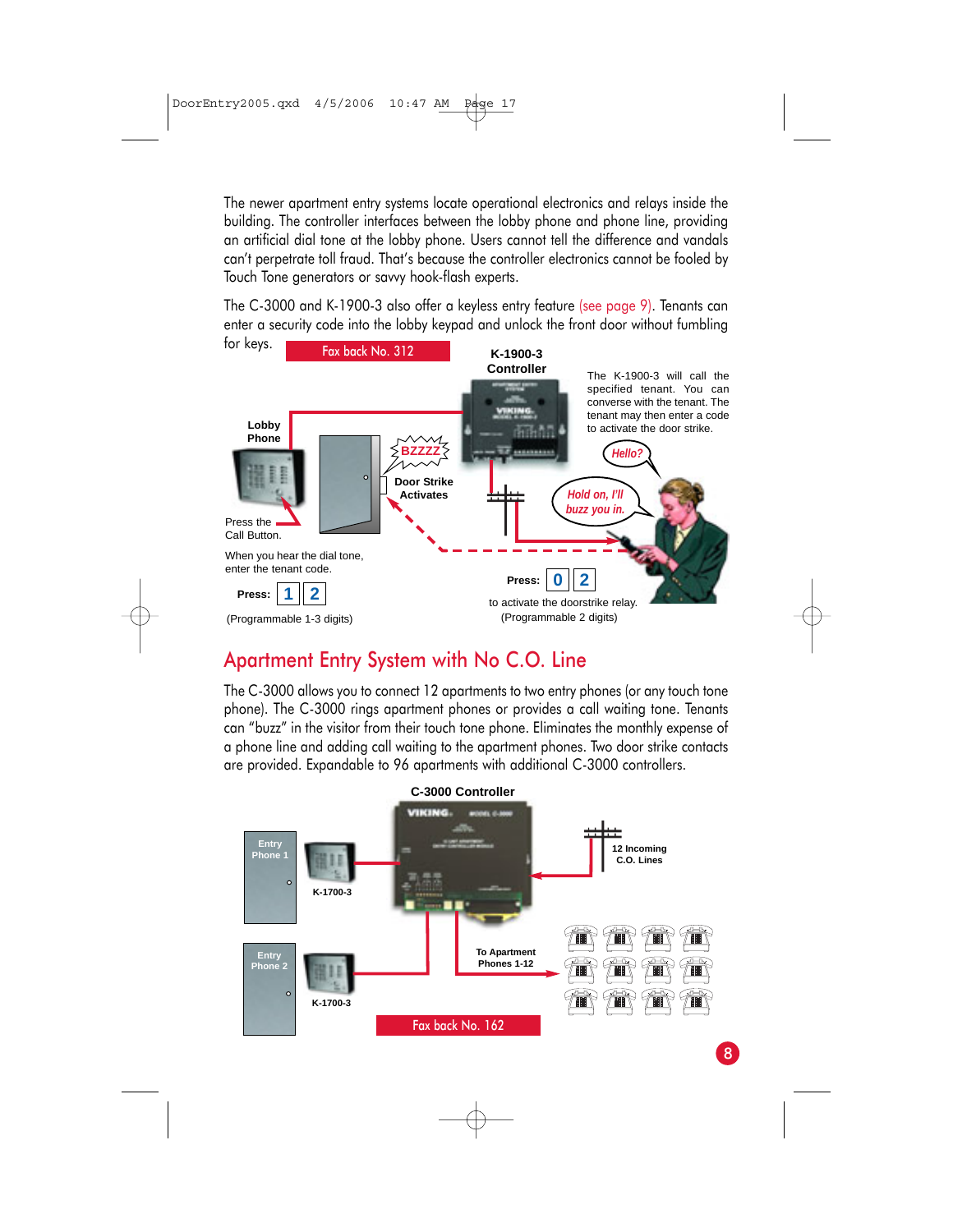#### Four Door Keyless Entry or Proxcard Entry System

The C-4000 provides 4 door entry points and keyless entry (or optional card readers) for up to 250 apartments or offices. The C-4000 uses 26-bit Wiegand card readers, keypads or converts Touch Tone phones into multi-number auto dialers that will store up to 250 telephone numbers in non-volatile memory. Use with Viking's K-1700-3 or K-1900-8 phones to provide vandal resistant handsfree or handset communication from entry points to apartments or offices. Fax back No. 164

When a call initiated by the C-4000 is answered by an apartment or business tenant, a built-in contact closure may be activated to control an electric gate or door strike. Up to



## ENTRY SYSTEM FEATURES

#### Keyless Entry Feature

Viking's C-2000A, C-3000, C-4000, ES-1, and K-1900-3 offer keyless entry which allows residents or tenants to let themselves in. This feature works particularly well when the user wants to grant access only to authorized persons. The keyless entry feature will work differently for each door entry controller. Below is an example of the C-2000A controller and the K-1700-3 door entry phone using the keyless entry feature.

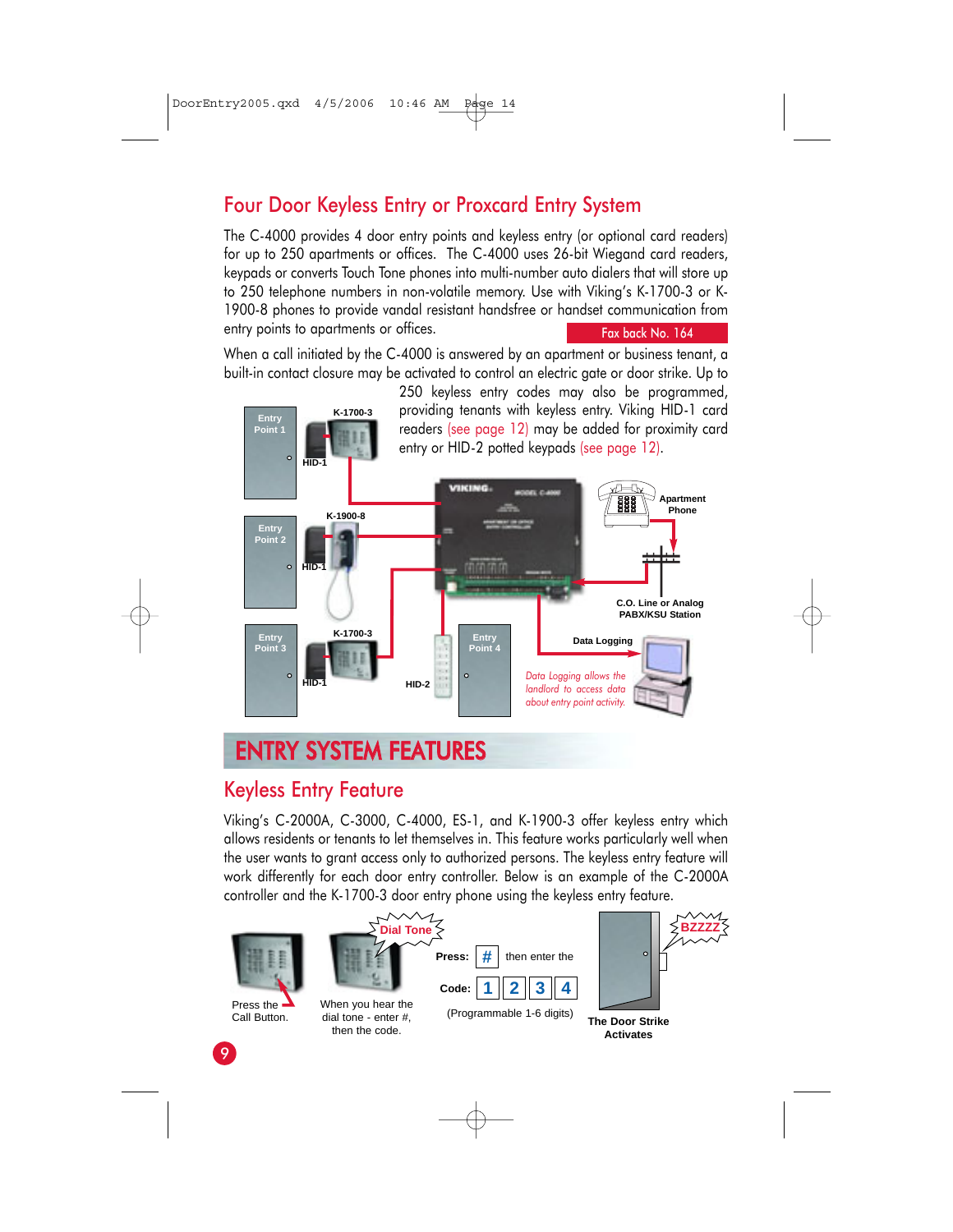## Privacy Feature (Celebrity Screening)

Only Viking's C-2000A controller provides the celebrity screening feature for screening out nuisance calls at the door phones. With this feature activated, a visitor must enter a private number at the door phone before the system will ring onto the phone line.



(Programmable 1-6 digits) **Code: 1 2 3 4 Dial Tone**



Press the Call Button.

When you hear the dial tone - enter the code.

Only when the **CORRECT** code is entered, will the premise phones ring.

### Standard and Distinctive Ringing

The W-3000 doorbox, C-1000B and C-2000A controllers can be programmed to provide a distinctive ring cadence to differentiate a door call from an ordinary phone call. The distinctive ringing feature can be used with a dedicated phone, a multiple line KSU-less phone, or household phones attached to the C-1000B and C-2000A controllers. Since most KSU and PABX systems cannot regenerate a distinctive ring input, this feature will not work with those systems.

#### Push-To-Talk

Speakerphone operation reduces vandalism commonly associated with handsets and cords. However, in noisy environments, speakerphone circuitry has difficulty switching between send and receive modes. The result is known as "clipping," where portions of the conversation are lost. In these high background noise applications, your customer needs a doorbox that can be converted to push-to-talk operation. The W-3000 selfcontained doorbox can be programmed to provide push-to-talk operation.

#### Distance from Phones

Many installers are asked to install doorboxes at driveway gates. These gates can be quite a distance from the business or residence phones. In these applications you need a doorbox with enough power to span the distance without substantial signal loss. Most quality doorboxes allow you a distance of up to 6,300 feet.

#### Surface Mount and Pedestal Mount Options

All Viking flush mount doorboxes and door phones can be converted to surface mount by using an optional VE-Series backbox. All Viking backboxes utilize heavy duty steel





construction and black powder painted techniques for vandal resistance and long life. VE-Series backboxes will mount to standard single gang

electrical boxes or Viking's gooseneck pedestals. For more information on Viking backboxes, see page 14.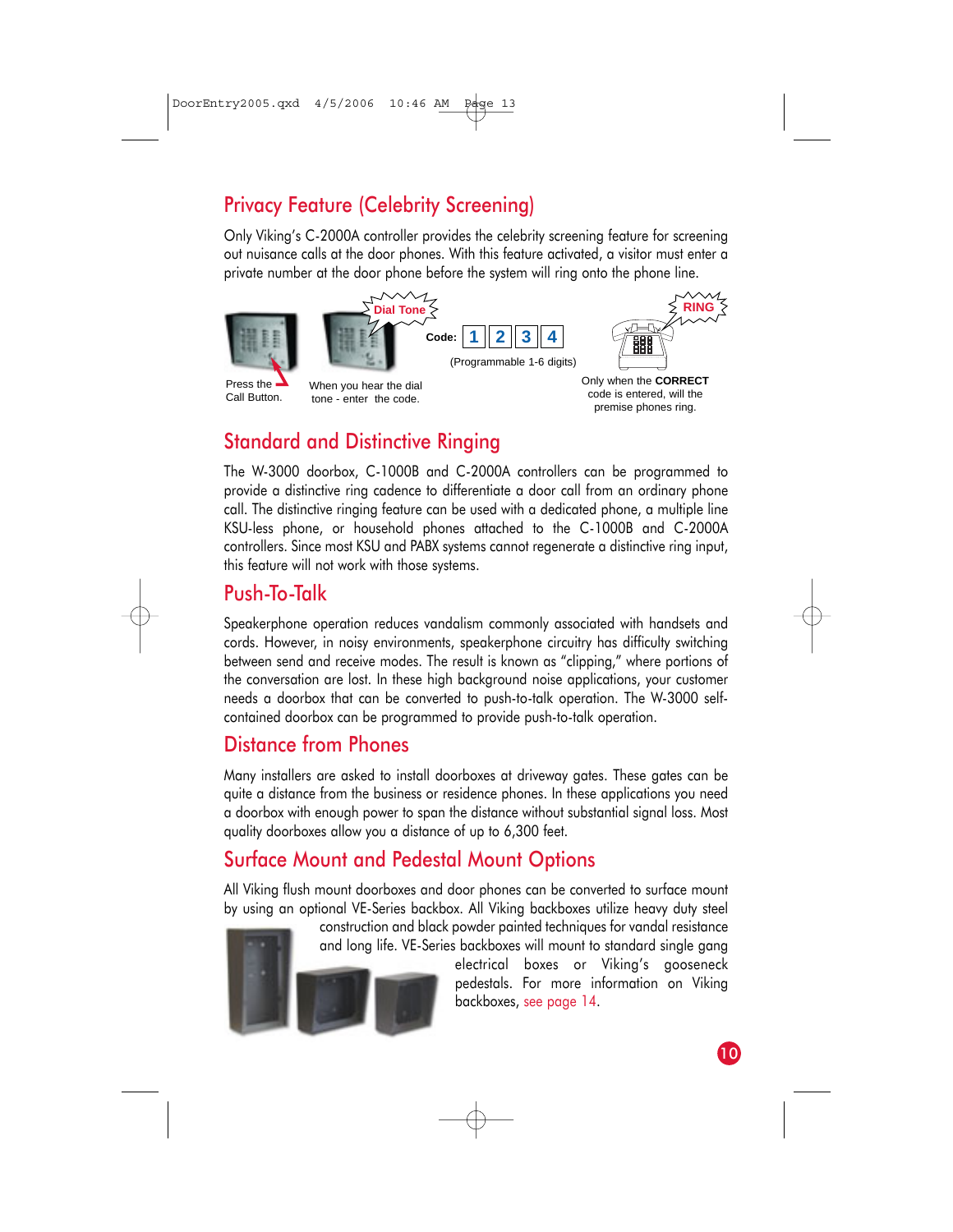### High Ring Equivalency Number (REN)

This is the amount of energy required to ring a phone. A standard telephone with a mechanical bell usually requires 1 REN. Electronic ringers generally consume less power. REN is important in doorbox applications when the doorbox must ring several single line or multiple line phones. Doorboxes with low REN may not be able to ring more than one or two phones. In most residential applications you want a system with a high REN. However, REN is less important when connecting to a PABX or Key system, since these systems use incoming ring voltage only as a trigger to regenerate a new ring signal within the PABX or Key system. Viking doorboxes provide 3.0 REN. The C-2000A controller provides 8.0 REN. For even more REN, add the Viking RG-10A Ring Booster. The RG-10A provides 15 REN, enough to ring at least 15 phones.

## VIKING'S ACCESSIBLE ENTRY SYSTEM



Fax back No. 202

The AES-2000 Accessible Entry System provides both audio and visual assistance for those with disabilities.

The LCD display with large 1/2" tall characters is back-lit and will display a directory of tenants as well as directions and prompts. A built in voice recorder and announcer can also provide a supporting audio message. When the EZ™ Access button is pressed, instructions on how to use the system are both displayed and announced.

The built in directory can support up to 525 tenant names and phone numbers and will dial a pre-programmed phone number upon selection of a tenant. Once two-way communication has been established, the tenant can activate a remote door strike by entering a Touch Tone command. A second relay is also provided to operate an automatic door. The AES-2000 will also support keyless entry at the door via its built-in keypad. The unit is available in flush (AES-2000F) and surface mount (AES-2000S) configurations and features a highly vandal resistant housing.

#### Add Access Entry Points to VIKING's AES-2000

Up to 32 additional points of entry can be added to Viking's model AES-2000 Accessible Entry System. One ES-3, one Wiegand device and a door strike or magnetic lock of your choice is required for each additional entry point.

Fax back No. 195

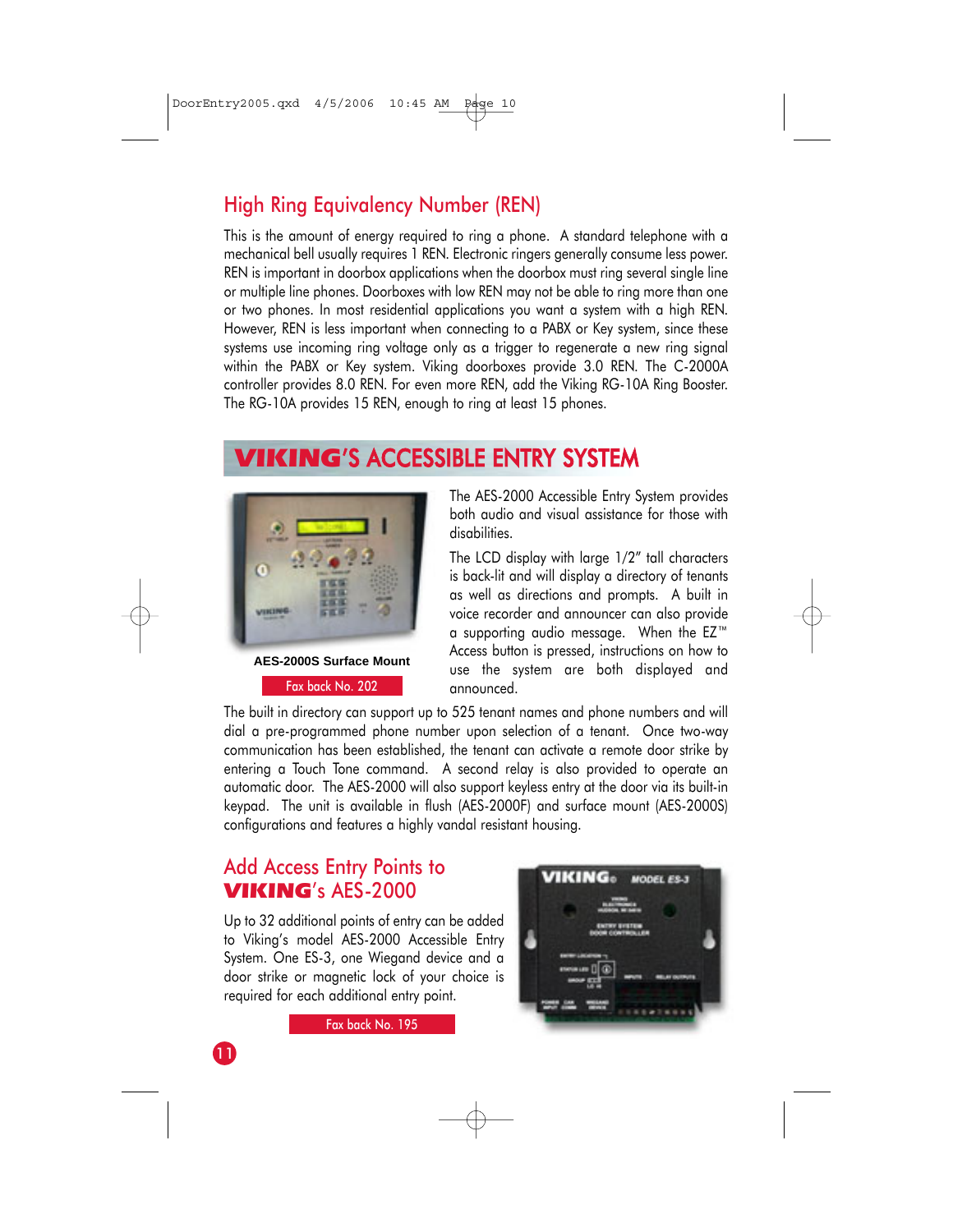## PROXIMITY CARD ACCESSORIES



#### HID-1 Proximity Card Reader

The HID-1 Proxy Card Reader allows proxy card entry for select Viking apartment or office entry systems. Using the HID-1 Proxy Card Reader instead of keyless entry codes, allows the building manager to monitor the number of people that can let themselves into the building. The HID-1 features standard 26-bit Wiegand interfacing and a potted enclosure with pigtail connection for indoor/outdoor applications.

#### HID-2 Keypad with Wiegand Output

The HID-2 Keypad with Wiegand output allows keyless entry for select Viking apartment or office entry systems. The HID-2 Keypad features standard 26-bit Wiegand interfacing, a metal enclosure with potted electronics and a pigtail connection for indoor or outdoor applications.

 $\frac{1}{2}$  $\bullet$  $\bullet$   $\bullet$  $r$   $*$  $\bullet$   $\mid$   $\bullet$  $\overline{\cdot}$ 

Fax back No. 197



#### Pre-Programmed Proximity Cards

The PROXCARD is a non-contact security card that can be placed in front of the Viking HID-1 Card Reader to allow entrance into a secured area. The cards are made from 0.075" thick plastic and resist bending and folding. A slot is provided at one end to allow a strap to be added for creating a "dog tag" style neck strap. Fax back No. 198

## DOOR ENTRY WITH CCTV CONTROL

Viking's VC-1000 Programmable CCTV Camera Controller consists of Ā two telco interface modules each linked to a CCTV camera input and a combiner for output to a video monitor, television or VCR.

Unlike passive or manual CCTV camera switchers, the VC-1000 continuously monitors for activity on its telco line circuits and instantly switches to the appropriate camera when activity is detected.



During periods of inactivity, the VC-1000 can be programmed to provide no video output, output camera 1, output the last camera activated, or output the cameras sequentially. Two VC-1000's can be stacked to cover four zones. Programming is done easily using dip switches.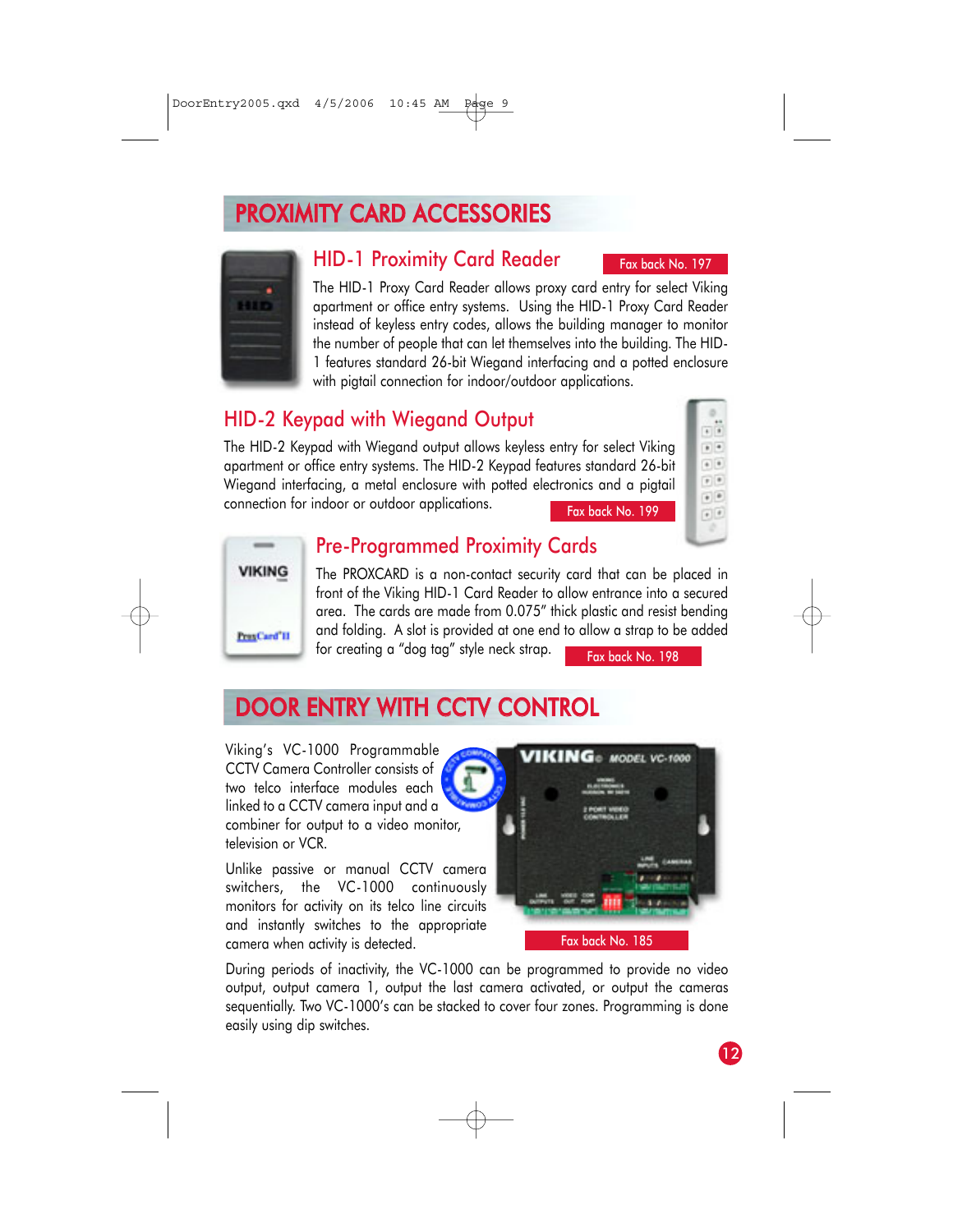## ENHANCED WEATHER PROTECTION (EWP)

Viking has developed an Enhanced Weather Protection (EWP) system for selected emergency and entry phones. EWP is designed for phones that are mounted outside, in salty ocean air, high humidity, exposed to corrosive elements or vehicle exhaust. The electronics are completely encapsulated in a urethane material. In addition, the EWP products have mylar speakers, closed cell foam gaskets, sealed DIP switches, trim POTs, push button switches, microphone and LED connections. Tip and ring connections are filled with anti-corrosive gel.



*Viking emergency phone with EWP shown operating under water!*

Fax back No. 859

#### **Model BLK-3-EWP E-10/20A-EWP E-1600A-EWP E-1600-03B-EWP E-1600-20A-EWP E-1600-45A-EWP E-1600-50A-EWP E-1600-52A-EWP E-1600-55A-EWP E-1600A-BLT-EWP E-1600A-TP-EWP E-30-EWP K-1700-3-EWP W-1000/2000A-EWP W-3000-EWP Fax Back # 653 210 215 215 215 215 215 215 215 217 218 212 157 170 180 Description Line Status Strobe Light Kit Speaker Phones ADA Compliant Handsfree Emergency Phone ADA Compliant Handsfree Emergency Phone ADA Compliant Handsfree Emergency Phone ADA Compliant Handsfree Emergency Phone ADA Compliant Emergency Phone Kit ADA Compliant Emergency Phone Kit Universal Emergency Phone Kit Emergency Tower Phone with Strobe Light ADA Compliant Handsfree Emergency Phone Stainless Steel Handsfree Phone Stainless Steel Handsfree Phone with Keypad Handsfree Doorboxes Vandal-Resistant Stainless Steel Doorbox**

#### EWP Available on These Select Models...

## DOOR ENTRY ACCESSORIES

#### Remote DTMF Controllers



The RC-2A Remote Controller provides remote relay operation for 1 relay from any standard Touch Tone telephone. Can be installed in series with Viking doorboxes. For applications that require Fax back No. 160  $\parallel$  up to 3 relays, use Viking's RC-3. Fax back No. 165



13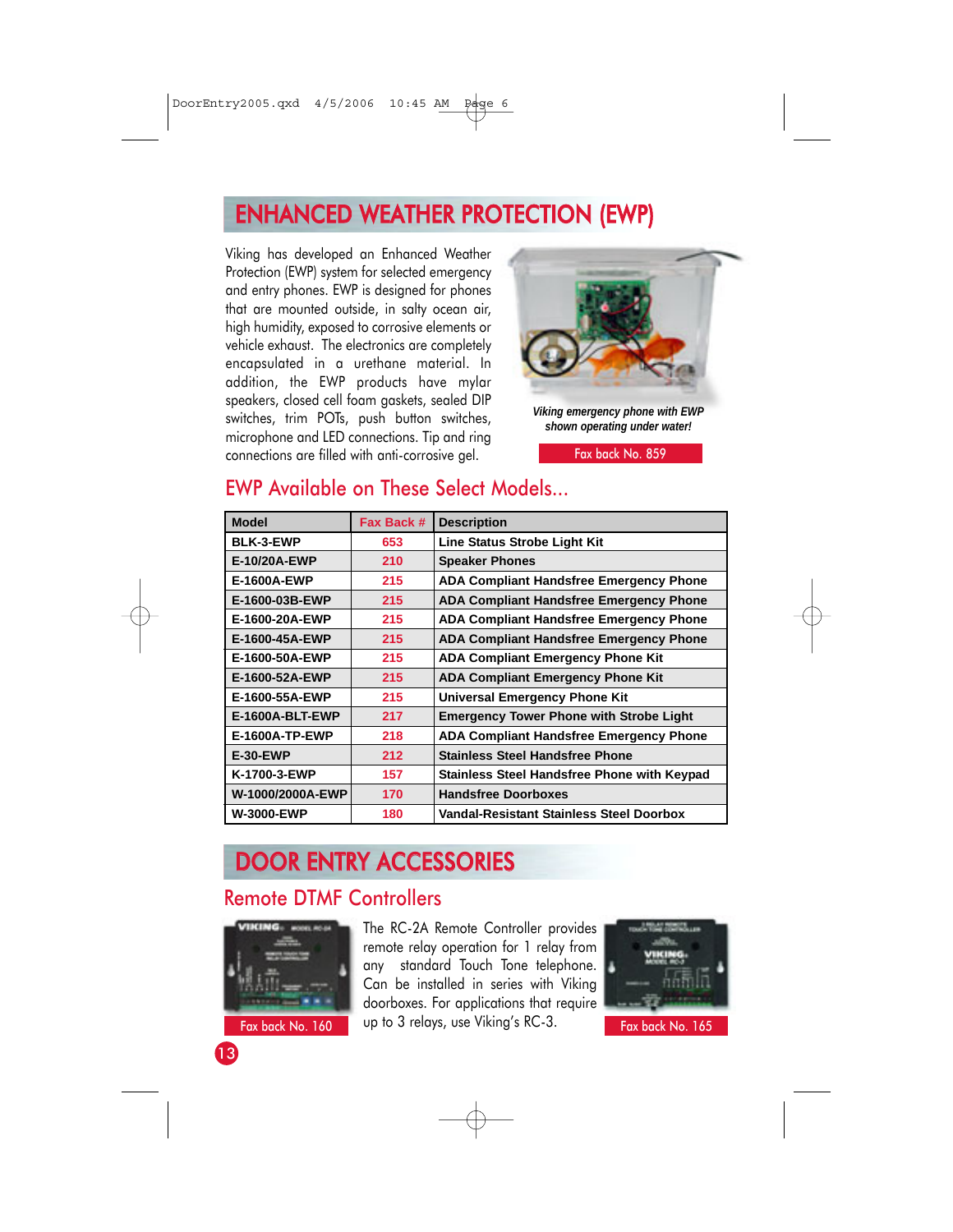#### Backboxes and Gooseneck Pedestals

Viking's VE-5x5, VE-6x7 and VE-5x10 backboxes add vandal and weather resistance, as well as versatility to many Viking products.

The VE-Series backboxes are black powder painted steel, weather resistant boxes designed to be surface mounted to a single gang box, a wall or a gooseneck pedestal.

Viking's gooseneck pedestals are designed to be used in conjunction with any of the VE-Series backboxes.

The VE-GNP is a 4 foot tall gooseneck pedestal for pedestrian or car applications. The VE-GNP-2 is

a 6 foot tall gooseneck pedestal with dual

heights to allow easy access for either car or truck applications.

VE-GNP-2

VE-5x10 VE-6x7 VE-5x5 LANDUCK NO. 424 VE-GNP

Fax back No. 424

## Add Panel Lighting to Your Viking Doorbox or Entry Phone

The VE-LIGHT kit adds bright LED illumination to any doorbox or entry phone that is



with W-3000)

housed in a Viking VE-5x5 or VE-6x7 enclosure. The stainless steel bracket is easily mounted using existing holes and hardware. Two bright white LEDs are used as the light source, so there are no filaments to break or bulbs to burn out.

Fax back No. 428

If used with the W-1000 or W-3000, the VE-LIGHT can be wired directly to the AC power input of the doorbox, or use the included 12 volt power supply. Any power source between 12 and 24 volts, VE-LIGHT (shown The volit power supply. Ally power source between 12 drid 24<br>With W.30001 AC or DC can be used to supply the VE-LIGHT with power.

### Enclosures for Installing Viking Products Outdoors

The VE-9x12 and VE-9x20 provide the ultimate in weather protection for your Viking product! These enclosures are constructed of cast aluminum and are made for years of

outdoor service. The door is labeled "TELEPHONE" and has a gasket seal and drip guard to keep out the harshest weather. The VE-9x12 allows you to choose between two internal mounting adapter panels.



Fax back No. 413